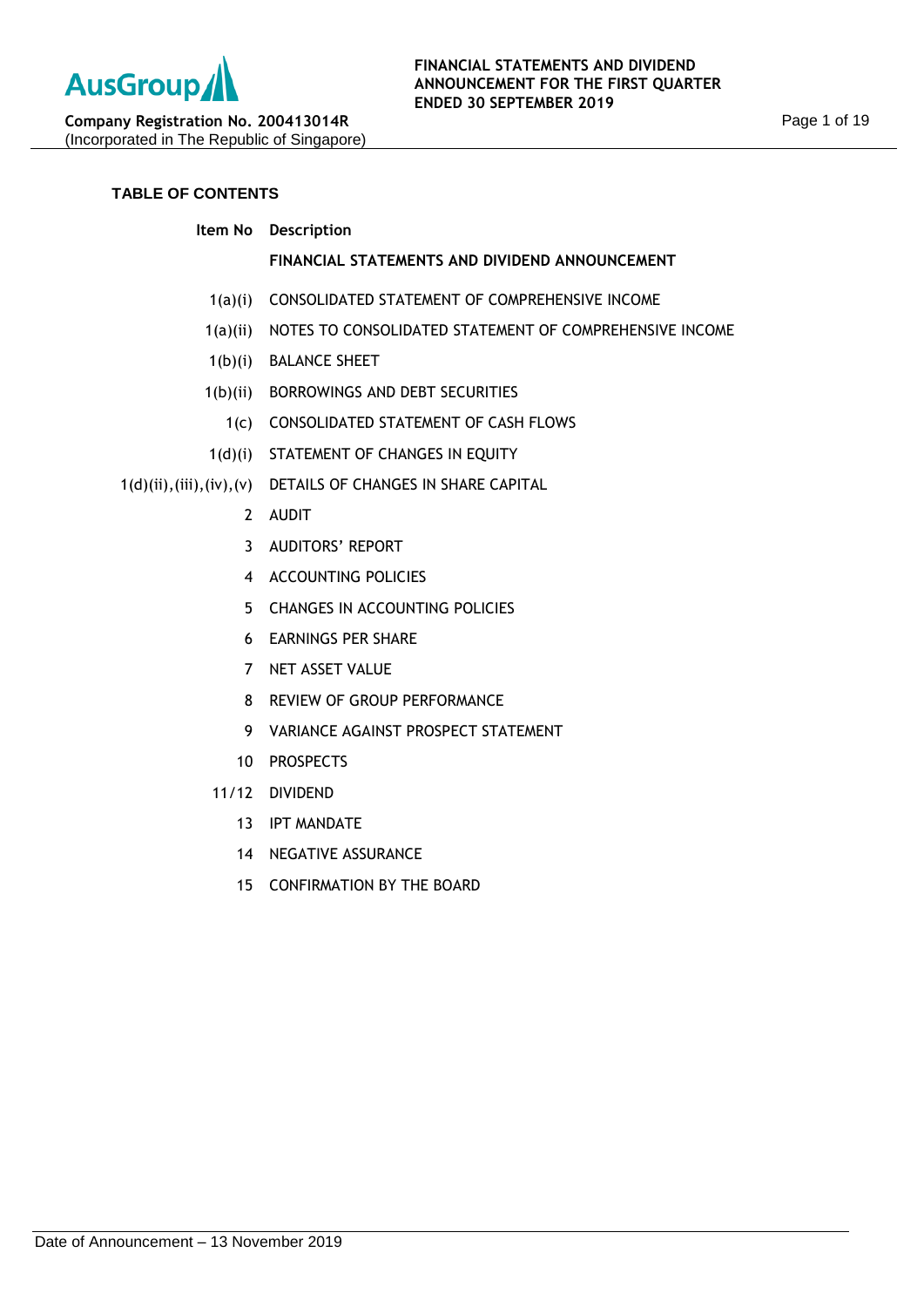

## **FINANCIAL STATEMENTS AND DIVIDEND ANNOUNCEMENT FOR THE FIRST QUARTER ENDED 30 SEPTEMBER 2019**

**Company Registration No. 200413014R** (Incorporated in The Republic of Singapore)

## **PART I INFORMATION REQUIRED FOR ANNOUNCEMENTS OF QUARTERLY (1Q, Q2, Q3 & Q4), HALF-YEAR AND FULL YEAR RESULTS**

- **1(a) An income statement (for the group) together with a comparative statement for the corresponding period of the immediately preceding financial year**
- **(i)** CONSOLIDATED STATEMENT OF COMPREHENSIVE INCOME *(Amounts expressed in thousands of Australian Dollar ("AU\$") currency)* **These statements have not been audited.**

|                                                                                                     | <b>GROUP</b> |           | $+/(-)$ |
|-----------------------------------------------------------------------------------------------------|--------------|-----------|---------|
|                                                                                                     | 1Q 2020      | 1Q 2019   | %       |
|                                                                                                     | AU\$'000     | AU\$'000  |         |
| Revenue                                                                                             | 69,607       | 86,557    | (19.6)  |
| Cost of sales                                                                                       | (63, 655)    | (78, 431) | (18.8)  |
| Gross profit                                                                                        | 5,952        | 8,126     | (26.8)  |
| <b>Gross margin</b>                                                                                 | 8.6%         | 9.4%      |         |
| Other operating income                                                                              | 324          | 1,479     | (78.1)  |
| Other operating costs                                                                               | (1, 532)     | (1,671)   | (8.3)   |
| *Administrative expenses                                                                            | (2, 445)     | (2,932)   | (16.6)  |
| Marketing and distribution expenses                                                                 | (410)        | (729)     | (43.8)  |
| Profit from operations                                                                              | 1,889        | 4,273     | (55.8)  |
| *Finance costs                                                                                      | (1, 356)     | (2,675)   | (49.3)  |
| Profit before income tax                                                                            | 533          | 1,598     | N.M.    |
| Income tax expense                                                                                  | (296)        | (286)     | 3.5     |
| Net profit for the period                                                                           | 237          | 1,312     | (81.9)  |
| Net profit %                                                                                        | 0.3%         | 1.5%      |         |
| Earnings per ordinary share attributable to equity holders of<br>the Company (AU\$ cents per share) |              |           |         |
| - basic                                                                                             | 0.01         | 0.09      |         |
| - diluted                                                                                           | 0.01         | 0.09      |         |

\*The amount included the effect of adoption of SFRS(I) 16. N.M. not meaningful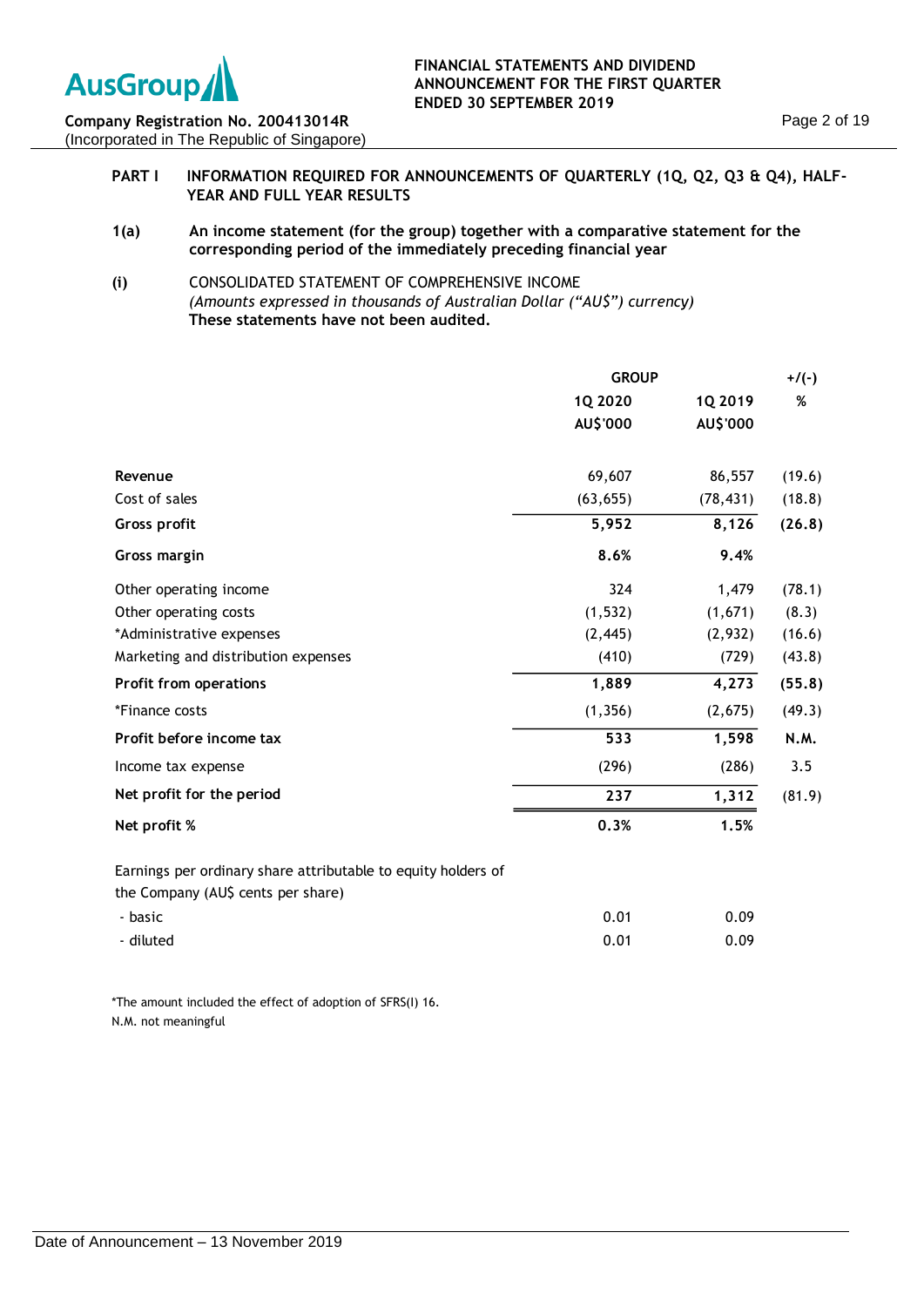

# **(i) CONSOLIDATED STATEMENT OF COMPREHENSIVE INCOME (CONTINUED)**

|                                                                | <b>GROUP</b>        |                     | $+/(-)$ |  |
|----------------------------------------------------------------|---------------------|---------------------|---------|--|
|                                                                | 1Q 2020<br>AU\$'000 | 10 2019<br>AU\$'000 | %       |  |
| Profit for the period                                          | 237                 | 1,312               | N.M.    |  |
| Items that may be reclassified subsequently to profit or loss: |                     |                     |         |  |
| Currency translation differences                               | (1,231)             | (2,007)             | (38.7)  |  |
| Other comprehensive (loss)/income for the period               | (1,231)             | (2,007)             | (38.7)  |  |
| Total comprehensive (loss)/ income for the period              | (994)               | (695)               | 43.0    |  |

# **(ii) NOTES TO CONSOLIDATED STATEMENT OF COMPREHENSIVE INCOME**

## **A. PROFIT FROM OPERATIONS**

The following items have been included in determining the profit before taxation

|                                                              | <b>GROUP</b> |          | $+$ /(-) |
|--------------------------------------------------------------|--------------|----------|----------|
|                                                              | 1Q 2020      | 10 2019  | %        |
|                                                              | AU\$'000     | AU\$'000 |          |
| Other operating income                                       |              |          |          |
| Interest income                                              | 24           | 158      | (84.8)   |
| Profit on sale of property, plant and equipment              | 211          | 407      | (48.2)   |
| Other income                                                 | 123          | 547      | (77.5)   |
| Foreign exchange (loss)/gain                                 | (34)         | 367      | (109.3)  |
| Total other operating income                                 | 324          | 1,479    | (78.1)   |
| Amortisation and Depreciation                                |              |          |          |
| Depreciation of property, plant & equipment included in      |              |          |          |
| cost of sales                                                | 886          | 1,231    | (28.0)   |
| Amortisation of intangible assets included in cost of sales  | 200          | 392      | (49.0)   |
| Depreciation of property, plant & equipment included in      |              |          |          |
| administrative expenses                                      | 437          | 116      | N.M.     |
| Amortisation of intangible assets included in administrative |              |          |          |
| expenses                                                     | 91           | 296      | (69.3)   |
| Depreciation of right-of-use assets - SFRS(I) 16 (Note 5)    | 675          |          | N.M.     |
| <b>Total Amortisation and Depreciation</b>                   | 2,289        | 2,035    | 12.5     |
| Employee share and share option scheme expense               | 101          | (22)     | N.M.     |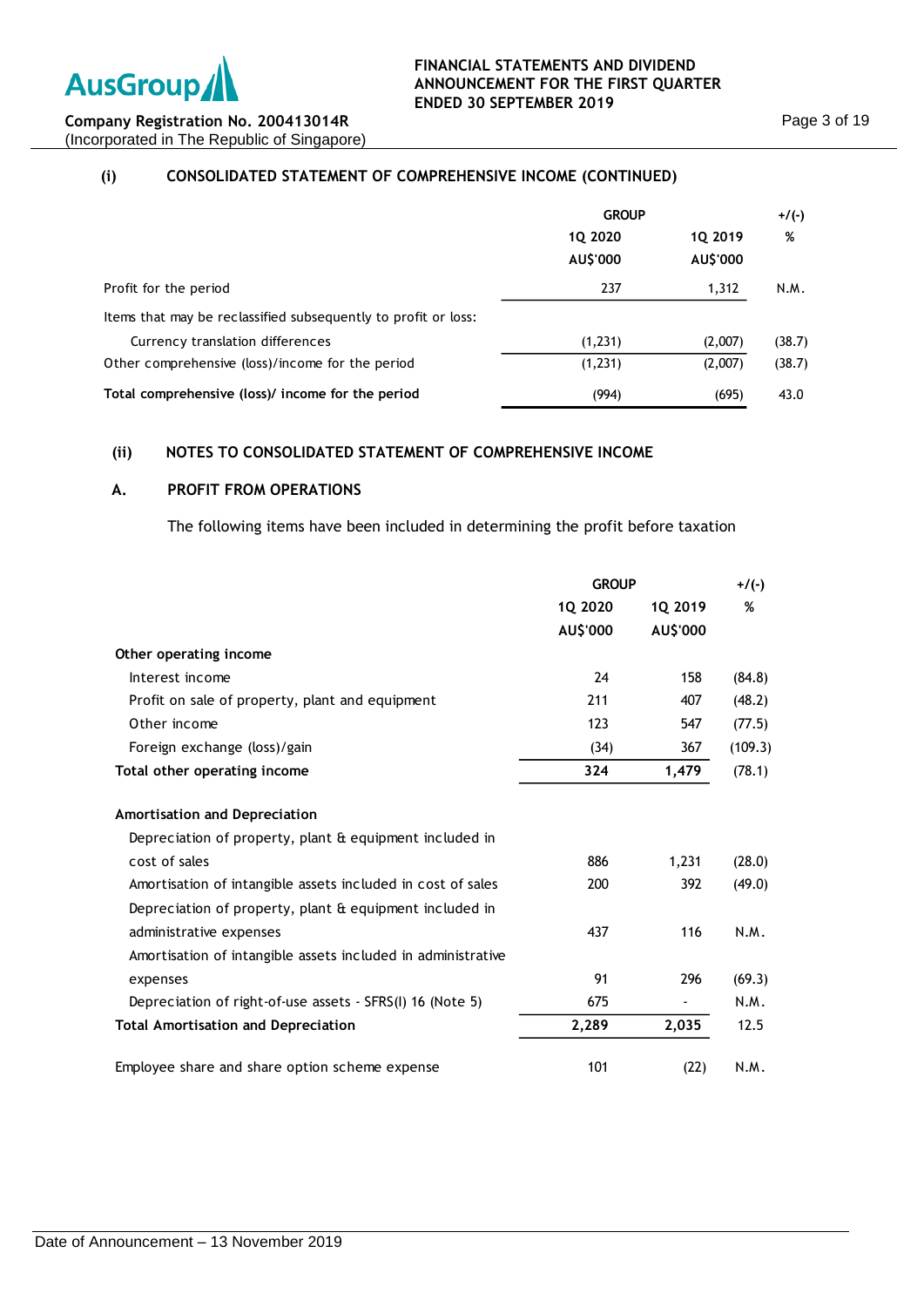

# **B. FINANCE COSTS**

|                                                     | <b>GROUP</b>       |                | $+/(-)$ |  |   |
|-----------------------------------------------------|--------------------|----------------|---------|--|---|
|                                                     | 1Q 2020<br>1Q 2019 |                |         |  | % |
|                                                     | AU\$'000           | AU\$'000       |         |  |   |
| Loans                                               | 966                | 2,646          | (63.5)  |  |   |
| Bank guarantee fees                                 | 139                | 12             | N.M.    |  |   |
| Lease-related interest expenses - SFRS(I)16 (Note5) | 251                | $\blacksquare$ | N.M.    |  |   |
| Finance leases and hire purchase                    |                    | 17             |         |  |   |
| <b>Total Finance costs</b>                          | 1,356              | 2,675          | (49.3)  |  |   |

# **C. INCOME TAX EXPENSE**

|                                               | <b>GROUP</b>        |                     | $+/(-)$ |  |
|-----------------------------------------------|---------------------|---------------------|---------|--|
|                                               | 1Q 2020<br>AU\$'000 | 1Q 2019<br>AU\$'000 | %       |  |
| Withholding tax expense:                      |                     |                     |         |  |
| - current year                                | (296)               | (286)               | 3.5     |  |
|                                               | (296)               | (286)               | 3.5     |  |
| Tax expense relating to continuing operations | (296)               | (286)               | 3.5     |  |
| Total income tax expense                      | (296)               | (286)               | 3.5     |  |
|                                               |                     |                     |         |  |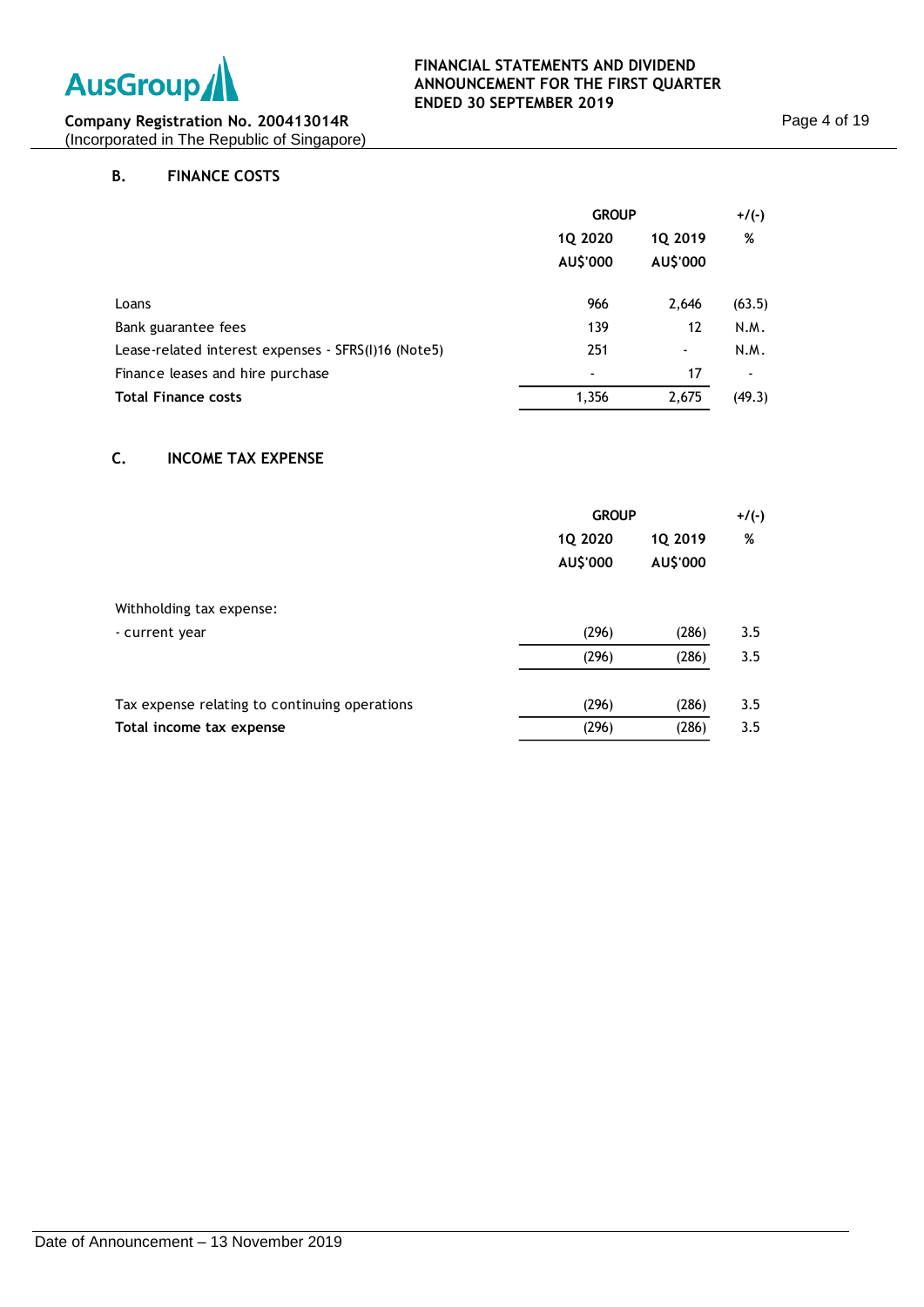

## **FINANCIAL STATEMENTS AND DIVIDEND ANNOUNCEMENT FOR THE FIRST QUARTER ENDED 30 SEPTEMBER 2019**

**Company Registration No. 200413014R** (Incorporated in The Republic of Singapore) Page 5 of 19

## **1(b)(i) A balance sheet (for the issuer and group), together with a comparative statement as at the end of the immediately preceding financial year**

|                                            | Group      | Group          | Company    | Company    |
|--------------------------------------------|------------|----------------|------------|------------|
|                                            | As at      | As at          | As at      | As at      |
|                                            | 30-09-19   | $30 - 06 - 19$ | 30-09-19   | 30-06-19   |
|                                            | AU\$'000   | AU\$'000       | AU\$'000   | AU\$'000   |
| <b>CURRENT ASSETS</b>                      |            |                |            |            |
| Cash and cash equivalents                  | 6,457      | 17,173         | 241        | 3,442      |
| Trade receivables                          | 87,004     | 65,388         |            |            |
| Other receivables and prepayments          | 5,939      | 4,486          | 682        | 689        |
| Inventories                                | 3,423      | 1,735          |            |            |
| Total current assets                       | 102,823    | 88,782         | 923        | 4,131      |
| <b>NON-CURRENT ASSETS</b>                  |            |                |            |            |
| Property, plant and equipment              | 83,911     | 85,084         |            |            |
| Goodwill                                   | 10,994     | 10,994         |            |            |
| Intangible assets                          | 33,828     | 34,121         |            |            |
| Right-of-use assets - SFRS(I)16(Note 5)    | 14,784     |                |            |            |
| Other receivables and prepayments          | 866        |                |            |            |
| Due from subsidiaries                      |            |                | 66,209     | 61,941     |
| Investments in subsidiaries                |            |                | 89,678     | 88,261     |
| Total non-current assets                   | 144,383    | 130,199        | 155,887    | 150,202    |
| <b>Total assets</b>                        | 247,206    | 218,981        | 156,810    | 154,333    |
| <b>CURRENT LIABILITIES</b>                 |            |                |            |            |
| Trade payables                             | 12,593     | 15,579         |            |            |
| Other payables                             | 35,994     | 22,750         | 950        | 766        |
| Due to subsidiaries                        |            |                | 8,327      | 8,196      |
| <b>Borrowings</b>                          | 9,675      | 7,306          | 5,616      | 6,928      |
| Lease liabilities - SFRS(I) 16 (Note 5)    | 1,758      |                |            |            |
| Accruals for other liabilities and charges | 5,219      | 5,115          |            |            |
| Current income tax liabilities             | 916        | 851            | 315        | 310        |
| Provisions                                 | 83         | 166            |            |            |
| <b>Total current liabilities</b>           | 66,238     | 51,767         | 15,208     | 16,200     |
| <b>NON-CURRENT LIABILITIES</b>             |            |                |            |            |
| Deferred income tax liabilities            | 770        | 736            |            |            |
| <b>Borrowings</b>                          | 69,373     | 67,611         | 68,758     | 67,611     |
| Lease liabilities - SFRS(I) 16 (Note 5)    | 13,006     |                |            |            |
| Accruals for other liabilities and charges | 896        | 950            |            |            |
| <b>Total non-current liabilities</b>       | 84,045     | 69,297         | 68,758     | 67,611     |
| <b>Total liabilities</b>                   | 150,283    | 121,064        | 83,966     | 83,811     |
| <b>EQUITY</b>                              |            |                |            |            |
| Capital and reserves attributable to       |            |                |            |            |
| equity holders of the Company              |            |                |            |            |
| Share capital                              | 216,349    | 216,349        | 216,349    | 216,349    |
| Capital reserve                            | (163)      | (163)          | (163)      | (163)      |
| Share based payment reserve                | 5,438      | 5,438          | 5,438      | 5,438      |
| Foreign currency translation reserve       | 17,676     | 18,907         | 29,135     | 27,918     |
| Accumulated losses                         | (142, 377) | (142, 614)     | (177, 915) | (179, 020) |
| <b>Total equity</b>                        | 96,923     | 97,917         | 72,844     | 70,522     |
| <b>Total liabilities and equity</b>        | 247,206    | 218,981        | 156,810    | 154,333    |
|                                            |            |                |            |            |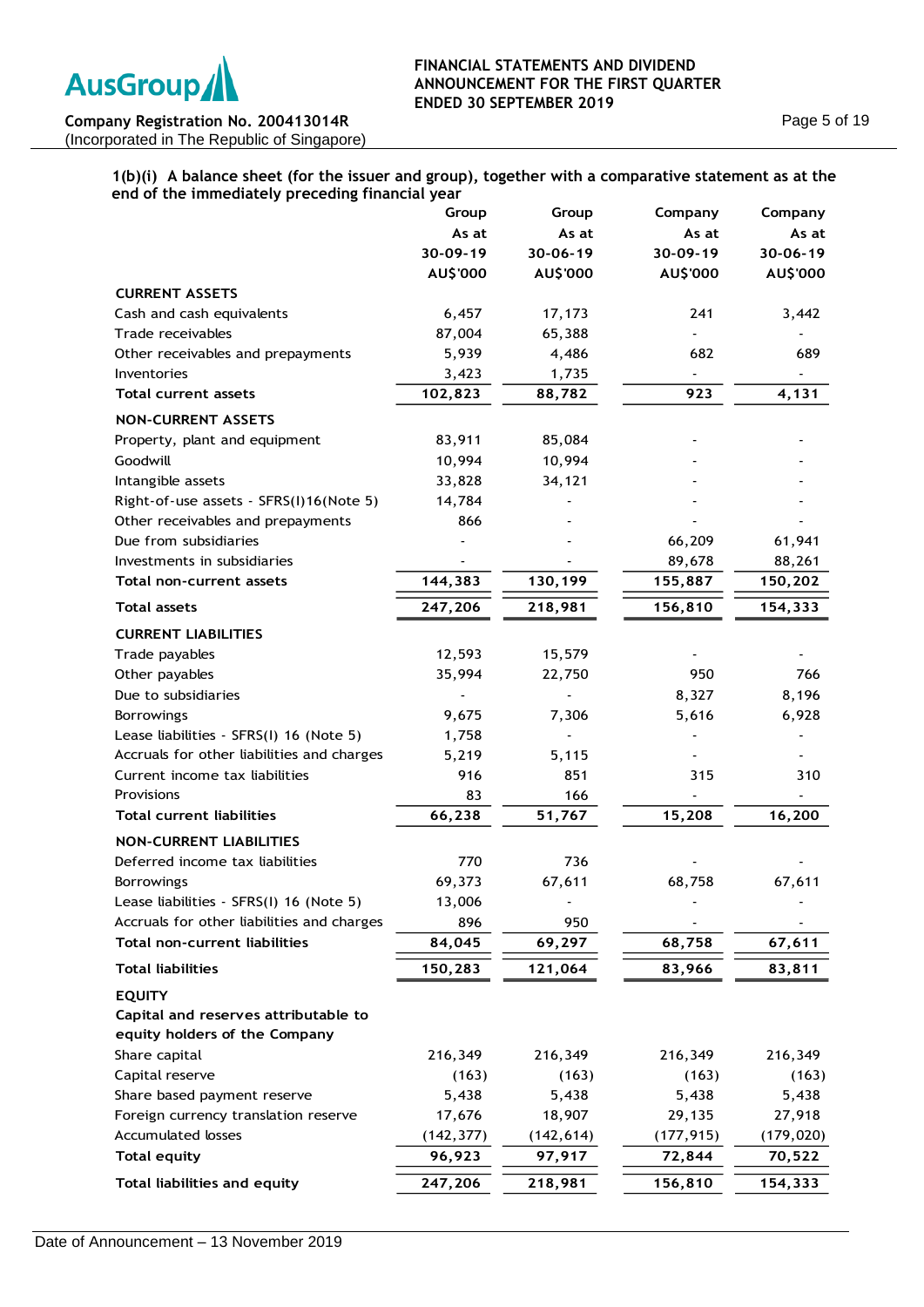# **1(b)(ii) Aggregate amount of group's borrowings and debt securities**

|                                             | $30 - 09 - 19$ |                |                |                 | $30 - 06 - 19$ |  |
|---------------------------------------------|----------------|----------------|----------------|-----------------|----------------|--|
|                                             | AU\$'000       | AU\$'000       | AU\$'000       | <b>AU\$'000</b> |                |  |
|                                             | Secured        | Unsecured      | Secured        | Unsecured       |                |  |
| Amount repayable in one year or less, or on |                |                |                |                 |                |  |
| demand                                      | 9,675          |                | 7,306          |                 |                |  |
| Amount repayable after one year             | 42,898         | 26,475         | 41,885         | 25,726          |                |  |
| <b>Borrowings Summary</b>                   |                |                |                |                 |                |  |
|                                             |                | $30 - 09 - 19$ | $30 - 06 - 19$ |                 |                |  |
|                                             |                | AU\$'000       | AU\$'000       |                 |                |  |
| <b>Multi Currency Notes</b>                 |                | 42,034         | 41,308         |                 |                |  |
| DBS Short Term Loan - AUD                   |                | 5,866          | 7,505          |                 |                |  |
| Shareholder Loan                            |                | 26,475         | 25,726         |                 |                |  |
| Insurance funding / Finance leases          |                | 4,673          | 378            |                 |                |  |
| Total borrowings                            |                | 79,048         | 74,917         |                 |                |  |
|                                             |                |                |                |                 |                |  |

### Multi Currency Notes ("Notes")

The Notes (AU\$42.0m) are non-current liability and secured. The increase in the liability is due to exchange rate fluctuation.

The key terms of Notes are:

- maturity date is 3 December 2022; and
- interest will be paid monthly at a rate of 5% per annum from 3 December 2018, 6% per annum from 3 December 2019 and 7% per annum from 3 December 2020.

### Loans from DBS Bank Ltd

The DBS short-term loan is repayable by monthly instalments until July 2020. DBS also provides bank guarantee facilities to the Group to support performance bonds and financial guarantees provided to the Group's clients.

### Loans from related party (shareholder loan)

The repayment date of the loan from Ezion Holdings Limited ("Ezion") is until after 31 October 2023 hence the loans are classified as non-current. At 30 September 2019 the amount owing on the loan by the Company to Ezion was AU\$26.5m (30 June 2019: AU\$25.7m) and is unsecured.

### Surety bond facility from Vero

The Group holds a AU\$30.0m Surety bond facility with Vero to ensure the Group maintains its bonding capacity for bid bonds, performance bonds and financial guarantees.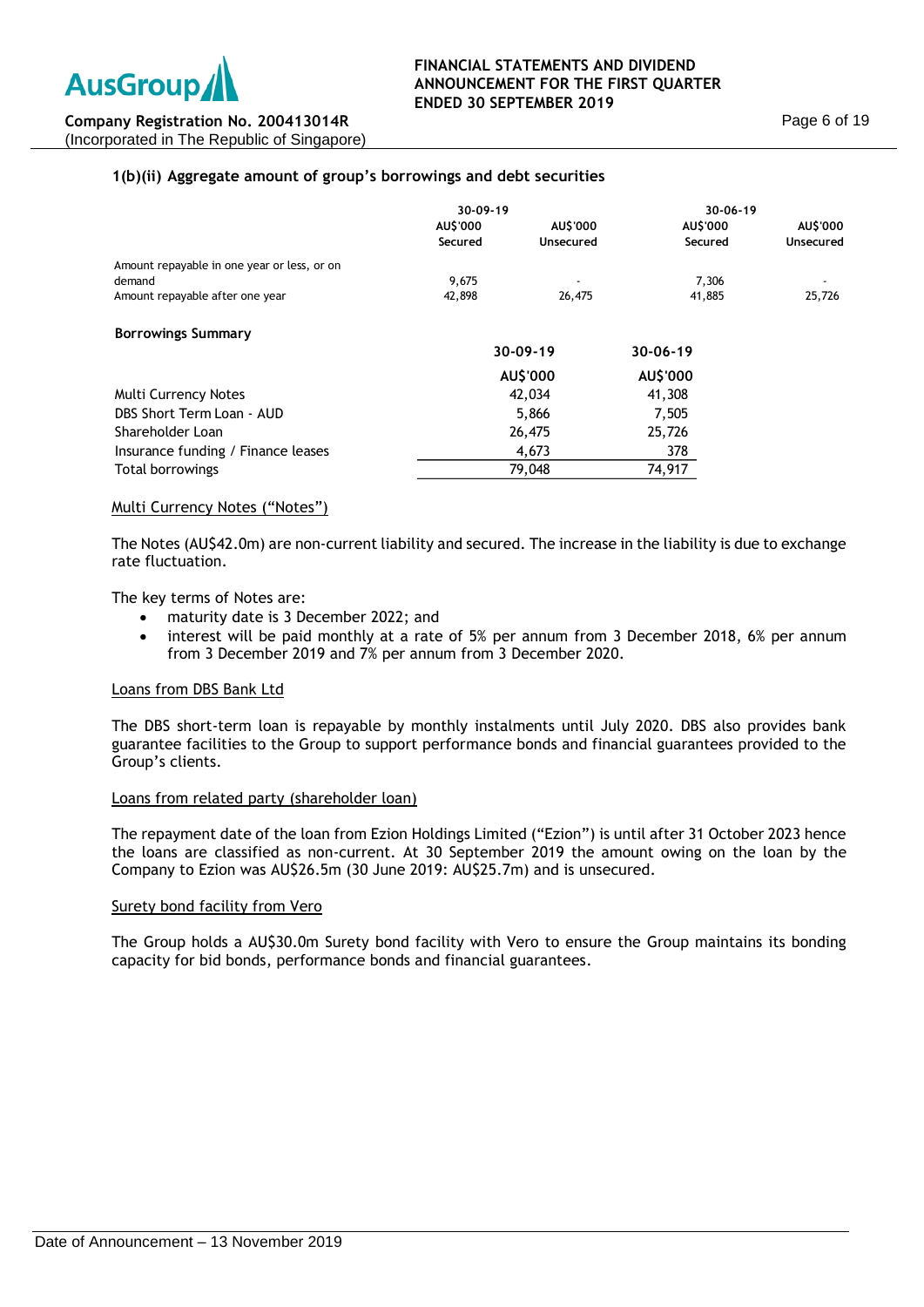

| 1(c) | A consolidated statement of cash flows (for the group), together with a comparative |
|------|-------------------------------------------------------------------------------------|
|      | statement for the corresponding period of the immediately preceding financial year  |

|                                                         | <b>GROUP</b> | <b>GROUP</b> |
|---------------------------------------------------------|--------------|--------------|
|                                                         | 1Q 2020      | 1Q 2019      |
|                                                         | AU\$'000     | AU\$'000     |
| Cash flows from operating activities                    |              |              |
| Profit after taxation                                   | 237          | 1,312        |
| Add / (less) adjustments for:                           |              |              |
| Depreciation of property, plant and equipment           | 1,323        | 1,347        |
| Amortisation of intangible assets                       | 291          | 688          |
| Depreciation of right-of-use assets                     | 675          |              |
| Employee share and share option scheme expense          | 101          | (22)         |
| Net foreign exchange differences                        | 104          | (1,206)      |
| Profit on disposal of property, plant and equipment     | (211)        | (407)        |
| Interest income                                         | (24)         | (158)        |
| Finance costs                                           | 1,356        | 2,675        |
| Income tax expense                                      | 296          | 286          |
| Operating cash flows before working capital changes     | 4,148        | 4,515        |
|                                                         |              |              |
| Changes in operating assets and liabilities             |              |              |
| Trade receivables                                       | (21, 616)    | (9,865)      |
| Other receivables and prepayments                       | (2,317)      | 1,289        |
| Inventories                                             | (1,688)      | 400          |
| Trade payables                                          | (2,986)      | (4, 855)     |
| Accruals and other payables                             | 13,209       | (3, 304)     |
| Lease liability                                         | (946)        |              |
| Cash used in operations                                 | (12, 196)    | (11, 820)    |
| Interest paid                                           | (921)        | (2,088)      |
| Interest received                                       | 24           | 158          |
| Income tax paid                                         | (296)        | (244)        |
| Net cash used in operating activities                   | (13, 389)    | (13, 994)    |
|                                                         |              |              |
| Cash flows from investing activities                    |              |              |
| Proceeds from disposal of property, plant and equipment | 218          | 1,804        |
| Purchase of property, plant and equipment               | (126)        | (430)        |
| Net cash generated from investing activities            | 92           | 1,374        |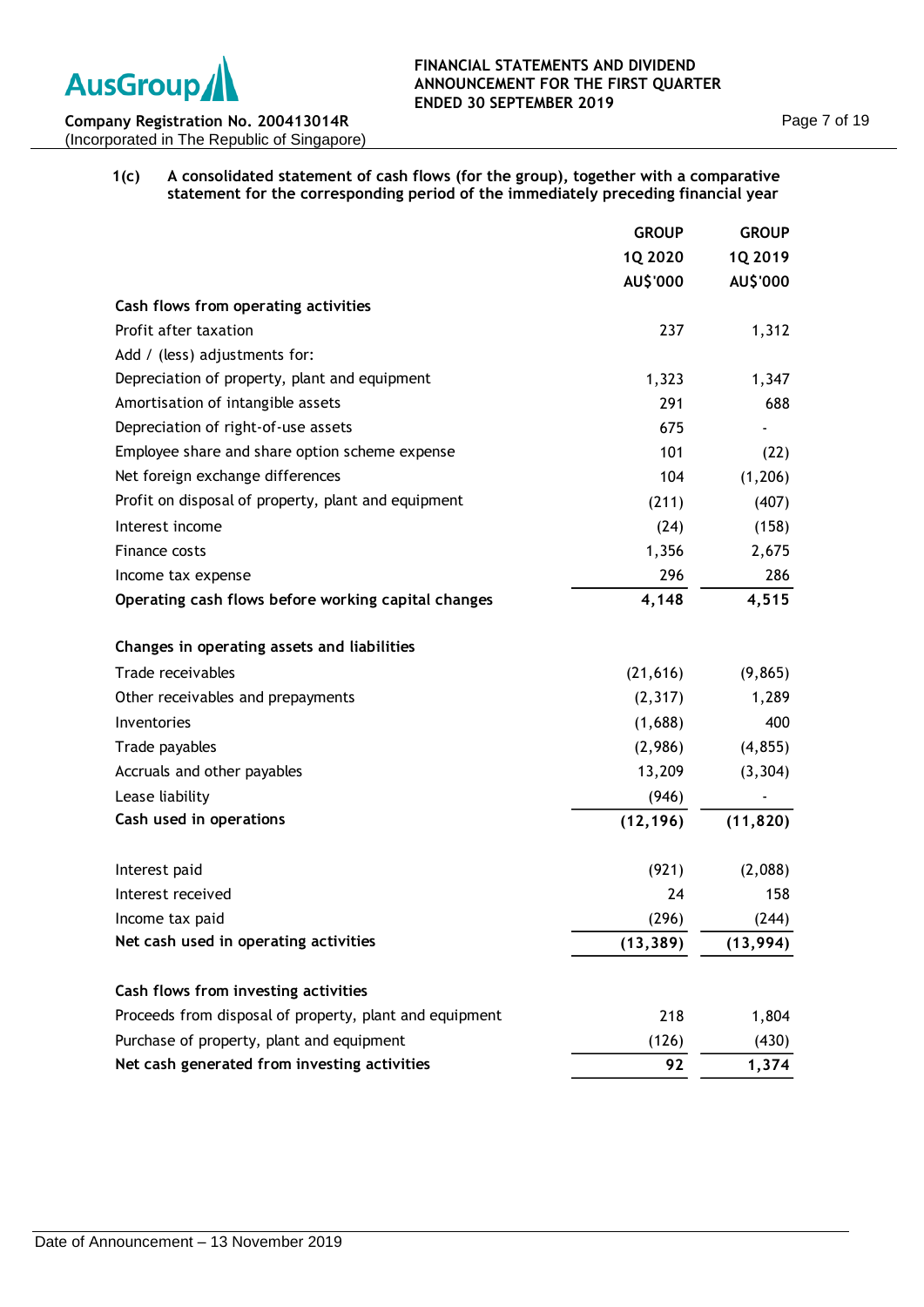

| 1(c) Consolidated Statement of Cash Flows (continued)   | <b>GROUP</b>    | <b>GROUP</b> |
|---------------------------------------------------------|-----------------|--------------|
|                                                         | 1Q 2020         | 1Q 2019      |
|                                                         | <b>AU\$'000</b> | AU\$'000     |
| Cash flows from financing activities                    |                 |              |
| Repayment of finance leases                             | (2,055)         | (1, 015)     |
| Proceeds from borrowings                                | 6,350           |              |
| Repayment of borrowings                                 | (1,744)         | (820)        |
| Release of restricted cash                              | 2,500           |              |
| Net cash generated from /(used in) financing activities | 5,051           | (1, 835)     |
| Net decrease in cash and cash equivalents               | (8, 246)        | (14, 455)    |
| Effect of exchange rate changes                         | 30              | (231)        |
| Movement in cash and cash equivalents for the period    | (8, 216)        | (14, 686)    |
| Cash and cash equivalents at beginning of period        | 14,460          | 36,596       |
| Cash and cash equivalents at end of period              | 6,244           | 21,910       |
| Cash and cash equivalents represented by:               |                 |              |
| Cash and cash equivalents                               | 6,457           | 23,160       |
| **Restricted cash                                       | (213)           | (1, 250)     |
| Balance per consolidated statement of cash flows        | 6,244           | 21,910       |
|                                                         |                 |              |

\*\*The amount represents cash security held for bank guarantees issued.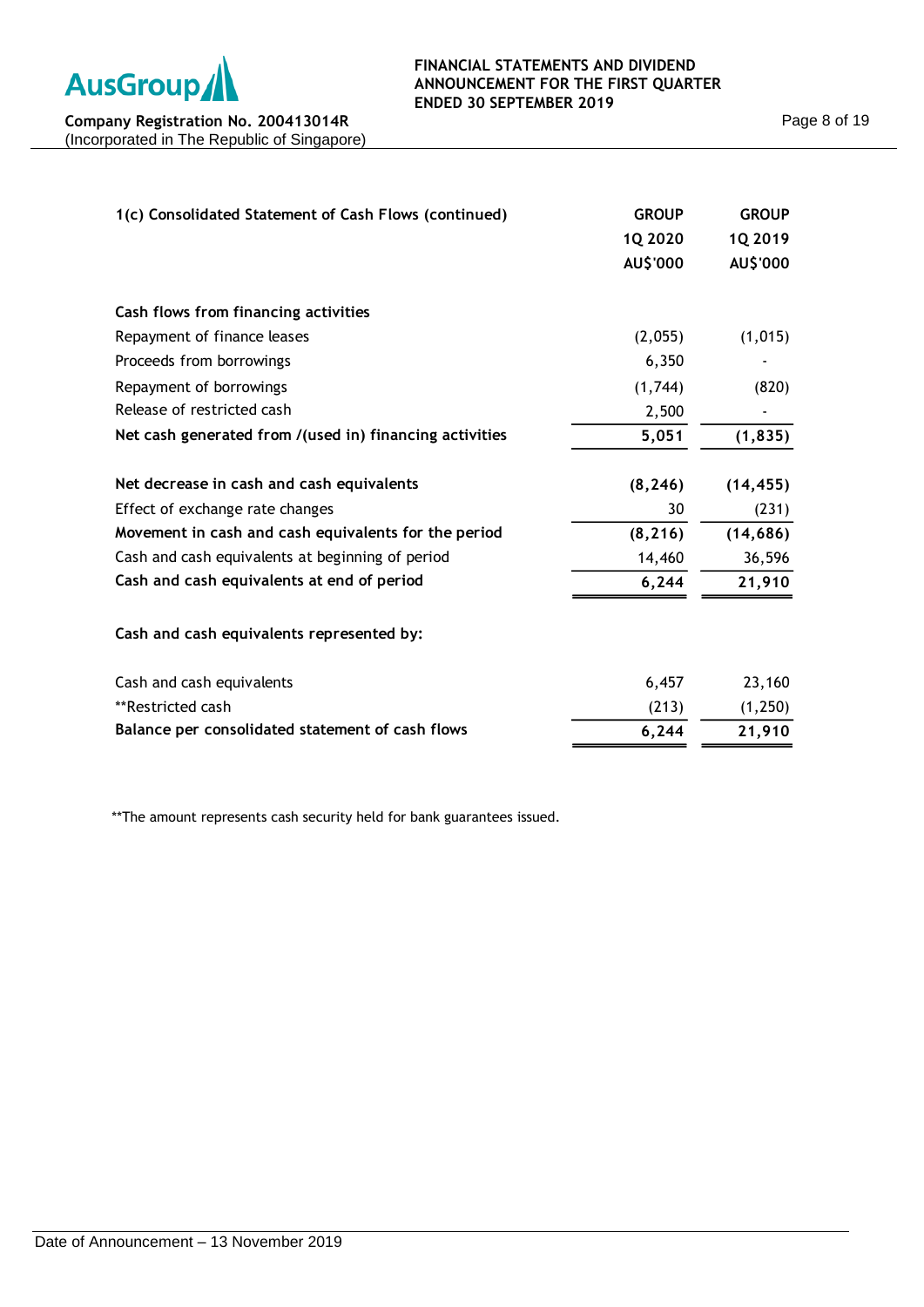

## **1(d)(i) A statement (for the issuer and group) showing either**

- **(i) all changes in equity, or**
- **(ii) changes in equity other than those arising from capitalisation issues and distributions to shareholders, together with a comparative statement for the corresponding period of the immediately preceding financial year**

|                                                         | <b>SHARE</b><br><b>CAPITAL</b> | <b>CAPITAL</b><br><b>RESERVE</b> | <b>SHARE</b><br><b>BASED</b> | <b>FOREIGN</b><br><b>CURRENCY</b><br>PAYMENT TRANSLATION | <b>ACCUMULATED</b><br><b>LOSSES</b> | <b>TOTAL</b><br><b>EQUITY</b> |
|---------------------------------------------------------|--------------------------------|----------------------------------|------------------------------|----------------------------------------------------------|-------------------------------------|-------------------------------|
|                                                         |                                |                                  | <b>RESERVE</b>               | <b>RESERVE</b>                                           |                                     |                               |
| Group<br>1Q 2020                                        | AU\$'000                       | AU\$ '000                        | AU\$'000                     | AU\$'000                                                 | AU\$'000                            | AU\$'000                      |
| Balance as at 1 July 2019                               | 216,349                        | (163)                            | 5,438                        | 18,907                                                   | (142, 614)                          | 97,917                        |
| Profit for the period                                   |                                | $\sim$                           |                              | $\overline{a}$                                           | 237                                 | 237                           |
| Other comprehensive loss                                |                                | $\overline{\phantom{a}}$         |                              | (1, 231)                                                 |                                     | (1, 231)                      |
| Balance as at 30 September 2019                         | 216,349                        | (163)                            | 5,438                        | 17,676                                                   | (142, 377)                          | 96,923                        |
| 1Q 2019                                                 |                                |                                  |                              |                                                          |                                     |                               |
| Balance as at 1 July 2018                               | 162,647                        | (163)                            | 5,460                        | 18,229                                                   | (144, 448)                          | 41,725                        |
| Adoption of new/revised SFRS(I)9                        |                                |                                  |                              |                                                          | (465)                               | (465)                         |
| Restated balance as at 1 July 2018                      | 162,647                        | (163)                            | 5,460                        | 18,229                                                   | (144, 913)                          | 41,260                        |
| Profit for the period                                   |                                |                                  |                              |                                                          | 1,312                               | 1,312                         |
| Other comprehensive loss                                |                                |                                  |                              | (2,007)                                                  |                                     | (2,007)                       |
| Transactions with owners in their capacity as<br>owners |                                |                                  |                              |                                                          |                                     |                               |
| Share based payment expense                             |                                |                                  | (22)                         |                                                          |                                     | (22)                          |
| Balance as at 30 September 2018                         | 325,294                        | (326)                            | 10,898                       | 34,451                                                   | (288, 514)                          | 40,543                        |
| Company                                                 |                                |                                  |                              |                                                          |                                     |                               |
| 1Q 2020                                                 |                                |                                  |                              |                                                          |                                     |                               |
| Balance as at 1 July 2019                               | 216,349                        | (163)                            | 5,438                        | 27,918                                                   | (179, 020)                          | 70,522                        |
| Profit for the period                                   |                                | J.                               |                              |                                                          | 1,105                               | 1,105                         |
| Other comprehensive income                              |                                |                                  |                              | 1,217                                                    |                                     | 1,217                         |
| Balance as at 30 September 2019                         | 216,349                        | (163)                            | 5,438                        | 29,135                                                   | (177, 915)                          | 72,844                        |
| 1Q 2019                                                 |                                |                                  |                              |                                                          |                                     |                               |
| Balance as at 1 July 2018                               | 162,647                        | (163)                            | 5,460                        | 25,891                                                   | (183, 028)                          | 10,807                        |
| Loss for the period                                     |                                | $\blacksquare$                   | $\blacksquare$               |                                                          | (240)                               | (240)                         |
| Other comprehensive income                              |                                |                                  |                              | 2,172                                                    |                                     | 2,172                         |
| Transactions with owners in their capacity as           |                                |                                  |                              |                                                          |                                     |                               |
| owners                                                  |                                |                                  |                              |                                                          |                                     |                               |
| Share based payment expense                             |                                |                                  | (22)                         |                                                          |                                     | (22)                          |
| Balance as at 30 September 2018                         | 162,647                        | (163)                            | 5,438                        | 28,063                                                   | (183, 268)                          | 12,717                        |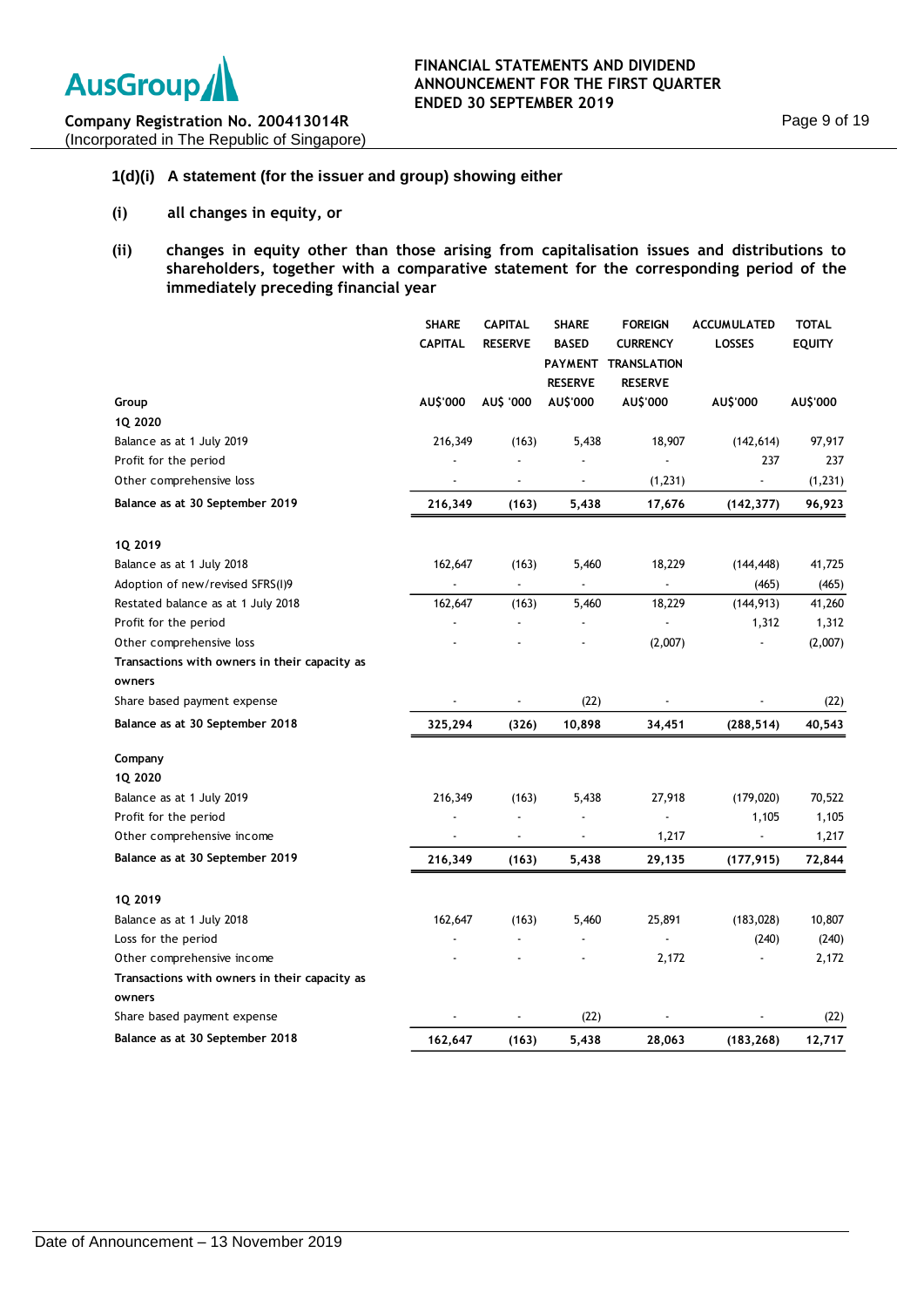

#### **FINANCIAL STATEMENTS AND DIVIDEND ANNOUNCEMENT FOR THE FIRST QUARTER ENDED 30 SEPTEMBER 2019**

**Company Registration No. 200413014R** (Incorporated in The Republic of Singapore)

> **1(d)(ii) Details of any changes in the company's share capital arising from rights issue, bonus issue, share buy-backs, exercise of share options or warrants, conversion of other issues of equity securities, issue of shares for cash or as consideration for acquisition or for any other purpose since the end of the previous period reported on. State the number of shares that may be issued on conversion of all the outstanding convertibles, if any, against the total number of issued shares excluding treasury shares and subsidiary holdings of the issuer, as at the end of the current financial period reported on and as at the end of the corresponding period of the immediately preceding financial year. State also the number of shares held as treasury shares and the number of subsidiary holdings, if any, and the percentage of the aggregate number of treasury shares and subsidiary holdings held against the total number of shares outstanding in a class that is listed as at the end of the current financial period reported on and as at the end of the corresponding period of the immediately preceding financial year**

|                                                 | 30-Sep-19        | 30-Jun-19        |
|-------------------------------------------------|------------------|------------------|
|                                                 | Number of shares | Number of shares |
| Number of issued shares                         |                  |                  |
| Opening balance                                 | 3,048,230,431    | 1,504,805,466    |
| Issuance of shares                              |                  | 1,326,714,101    |
| Shares issued through debt to equity exercise   |                  | 216,710,864      |
| Closing balance                                 | 3,048,230,431    | 3,048,230,431    |
|                                                 | 30-Sep-19        | 30-Jun-19        |
|                                                 | AU\$'000         | AU\$'000         |
| Ordinary shares issued and fully paid           |                  |                  |
| Opening balance                                 | 216,349          | 162,647          |
| Shares issued for cash net of transaction costs |                  | 46,350           |
| Shares issued through debt to equity exercise   |                  | 7,352            |
| Closing balance                                 | 216,349          | 216,349          |
|                                                 |                  |                  |

As at 30 September 2019 there were no outstanding options (30 June 2019: Nil) for unissued ordinary shares under the employee share option scheme.

As at 30 September 2019 there were no outstanding rights (30 June 2019: Nil) that may potentially be converted to shares under the employee share scheme.

As at 30 September 2019 and 30 June 2019 respectively there were no treasury shares held by the Company.

Provision has been made for the issuance of shares under AusGroup's Performance Share Plan with \$101,000 provided in Q1 FY2020.

### **1(d)(iii) To show the total number of issued shares excluding treasury shares as at the end of the current financial period and as at the end of the immediately preceding year**

|                         | 30 September 2019 | 30 June 2019  |
|-------------------------|-------------------|---------------|
| Number of issued shares | 3.048.230.431     | 3,048,230,431 |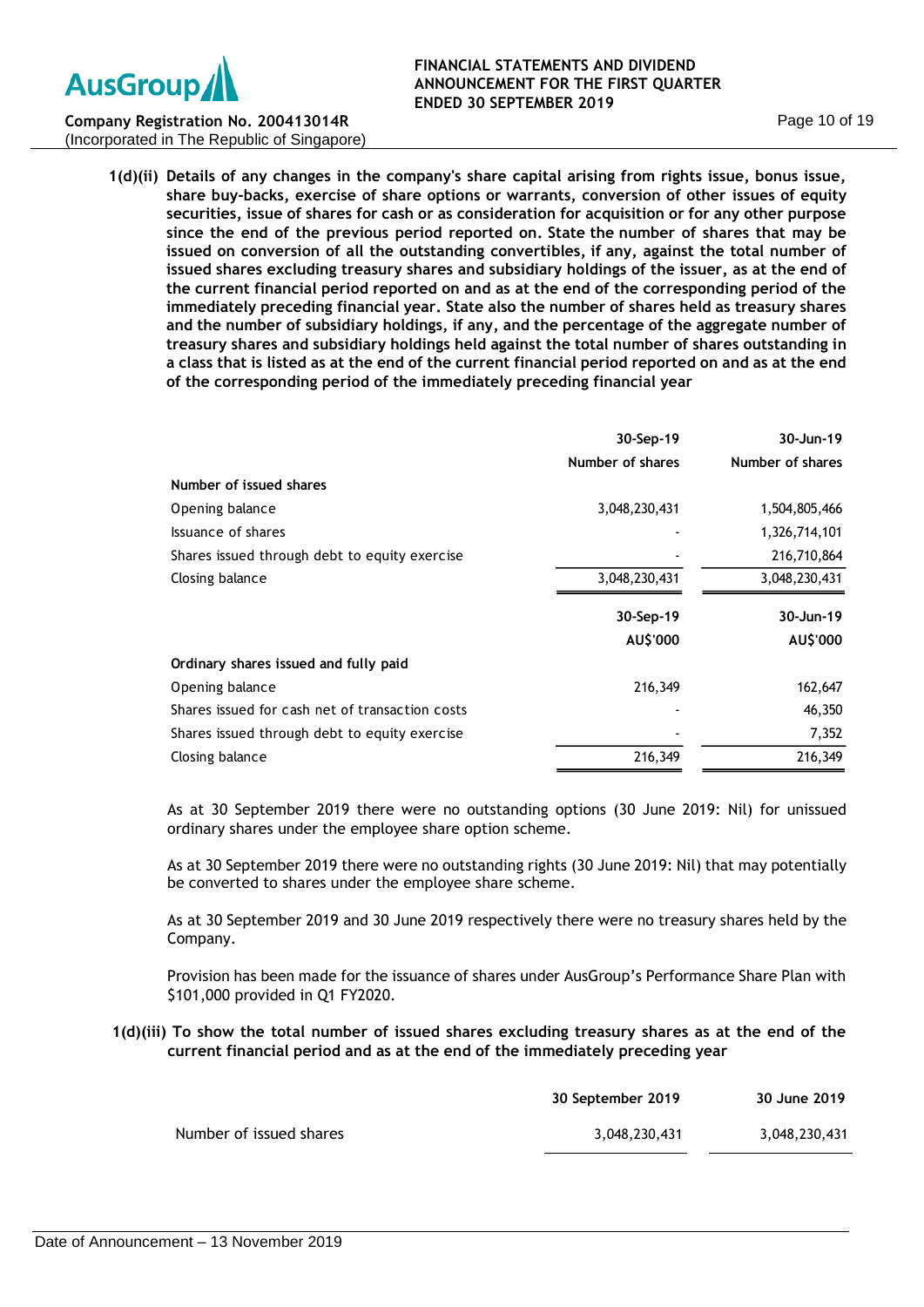**1(d)(iv) A statement showing all sales, transfers, disposal, cancellation and/or use of treasury shares as at the end of the current financial period reported on**

Not applicable.

**Company Registration No. 200413014R** (Incorporated in The Republic of Singapore)

> **1(d)(v) A statement showing all sales, transfers, cancellation and/or use of subsidiary holdings as at the end of the current financial period reported on.**

Not applicable.

**2. Whether the figures have been audited or reviewed and in accordance with which auditing standard or practice**

The figures have not been audited or reviewed by the auditors.

**3. Where the figures have been audited or reviewed, the auditors' report (including any qualifications or emphasis of a matter)**

Not applicable.

**4. Whether the same accounting policies and methods of computation as in the issuer's most recently audited annual financial statements have been applied**

Except as disclosed under item 5 below, the accounting policies and methods of computation applied in the financial statements for the current reporting period are consistent with those stated in the audited financial statements for the year ended 30 June 2019.

**5. If there are any changes in the accounting policies and methods of computation, including any required by an accounting standard, what has changed, as well as the reasons for, and the effect of, the change**

The Group adopted the SFRS(I) 16 Leases starting from 1 July 2019, using the modified retrospective approach at the date of initial application.

SFRS(I) 16 introduces a single, on-balance sheet lease accounting model for lessees. A lessee recognises a right-of-use (ROU) asset representing its right to use the underlying asset and a lease liability representing its obligation to make lease payments. There are recognition exemptions for short-term leases and leases of low-value items. Lessor accounting remains similar to the current standard - i.e. lessors continue to classify leases as finance or operating leases. SFRS(I) 16 replaces existing lease accounting guidance, including SFRS(I) 1-17 Leases, SFRS(I) INT 4 Determining whether an Arrangement contains a Lease, SFRS(I) INT 1-15 Operating Leases - Incentives and SFRS(I) INT 1-27 Evaluating the Substance of Transactions Involving the Legal Form of a Lease.

From 1 July 2019, leases are recognised as a right-of-use assets and a corresponding liability at the date at which the leased asset is available for use by the Company. Each lease payment is allocated between the liability and finance cost. The financial cost is charged to profit or loss over the lease period so as to produce a constant periodic rate of interest on the remaining balance of the liability for each period. The right-of-use asset is depreciated over the shorter of the asset's useful life and the lease term on a straight-line basis.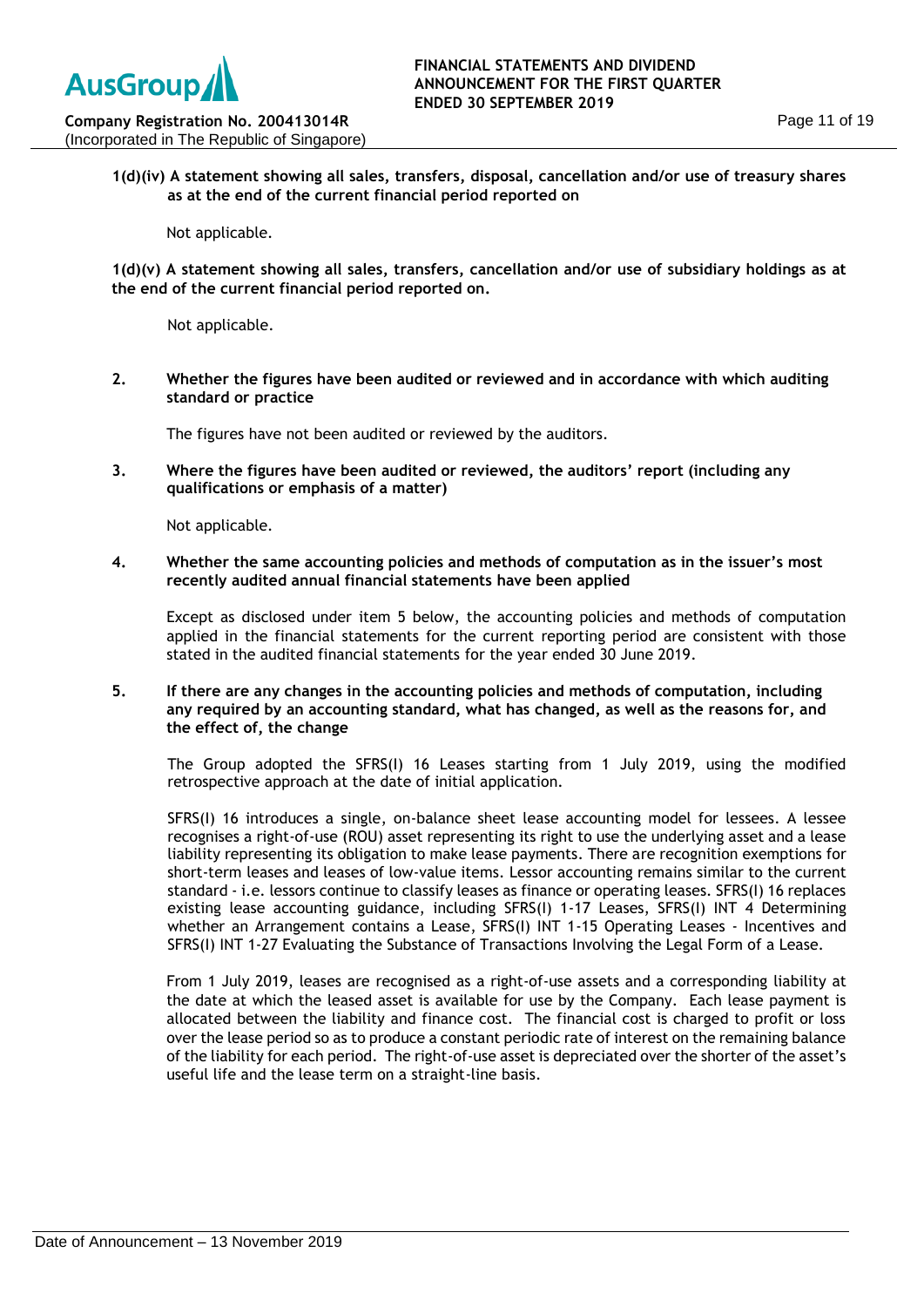## **5. If there are any changes in the accounting policies and methods of computation, including any required by an accounting standard, what has changed, as well as the reasons for, and the effect of, the change (continued)**

Assets and liabilities arising from a lease are initially measured on a present value basis. Lease liabilities include the net present value of the following lease payments:

- fixed payments (including in-substance fixed payments), less any lease incentive receivable
- variable lease payment that are based on an index or rate
- amounts expected to be payable by the lessee under residual value guarantees
- the exercise price of a purchase option if the lessee is reasonably certain to exercise that option, and
- payments of penalties for terminating the lease, if the lease term reflects the lessee exercising that option.

The lease payments are discounted using the interest rate implicit in the lease. If the rate cannot be determined, the lessee's incremental borrowing rate is used, being the rate that the lessee would have to pay to borrow the funds necessary to obtain an asset of similar value in a similar economic environment with similar terms and conditions.

Right-of-use assets are measured at cost comprising the following:

- the amount of the initial measurement of lease liability
- any lease payments made at or before the commencement date less any lease incentives received
- any initial direct costs, and
- restoration costs.

Adjustment recognised on adoption of SFRS(I)16

On adoption of SFRS(I) 16, the Company recognised lease liabilities in relation to leases which had previously been classified as "operating leases" under the principles of SFRS(I) 16 Leases. These liabilities were measured at the present value of the remaining lease payments, discounting using the lessee's incremental borrowing rate as of 1 July 2019. The assessed incremental borrowing rate for non-port related lease assets was 6.25% p.a. and the assessed incremental borrowing rate for port related lease assets was 7.5% p.a.

The lease liability recognised on date of transition is comprised as follows:

|                                                      | 30-09-19 | $01 - 07 - 19$ |
|------------------------------------------------------|----------|----------------|
|                                                      | \$'000   | \$'000         |
| Additional lease commitments from adopting SFRS(I)16 |          | 15,459         |
| Lease liability recognised as at 1 July 2019         |          | 15,459         |
| Comprising:                                          |          |                |
| Current                                              | 1.758    | 1.937          |
| Non-current                                          | 13,006   | 13,522         |
| Total                                                | 14,764   | 15.459         |

Right-of-use assets were measured at the amount equal to the lease liability, adjusted by the amount of any prepaid or accrued lease payments relating to that lease recognised in the balance sheet as at 30 September 2019.

| Property                  | 14.784 | 15.459 |
|---------------------------|--------|--------|
| Total right-of-use assets | 14.784 | 15.459 |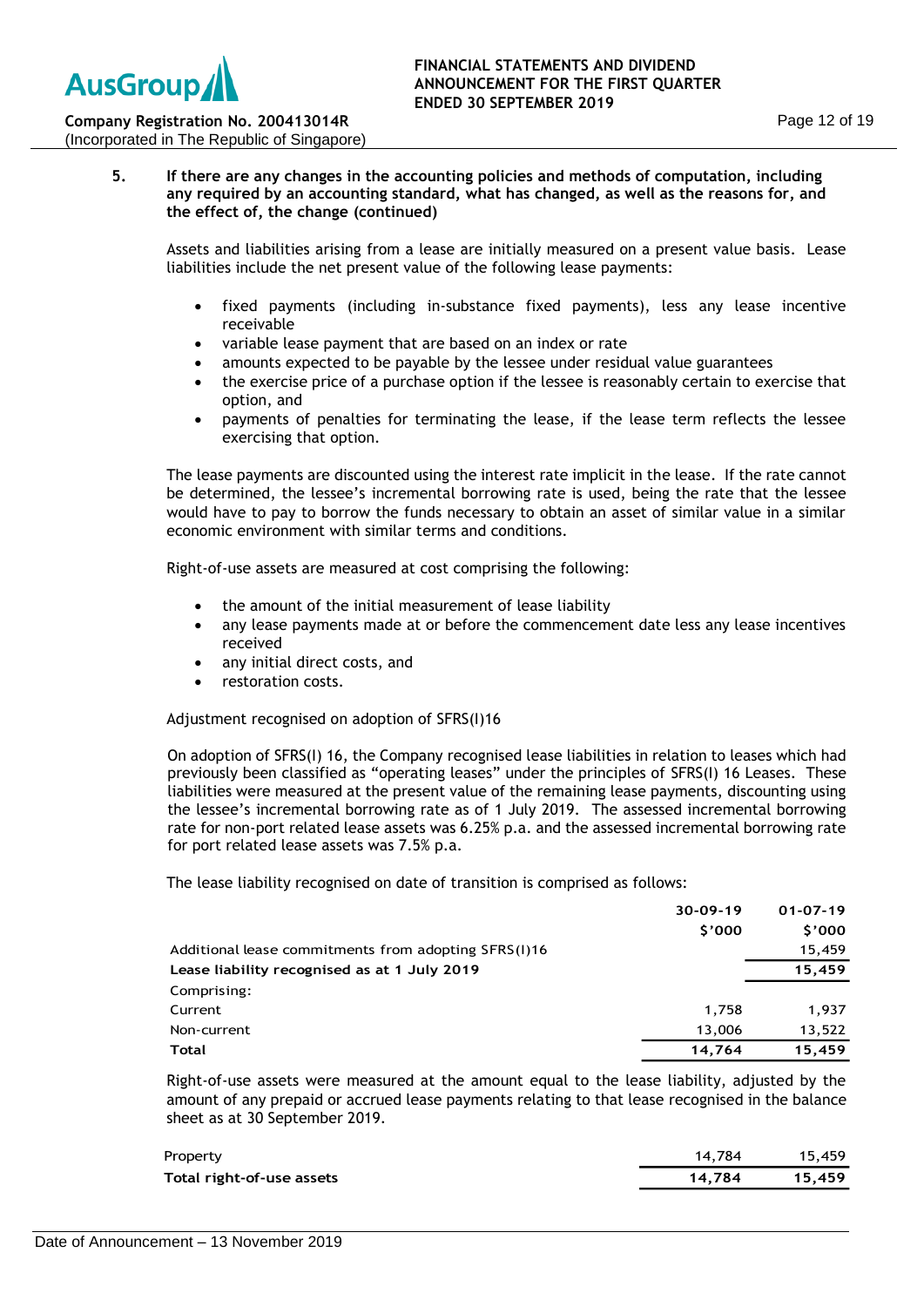

## **6. Earnings per ordinary share of the Group for the current financial period reported on and the corresponding period of the immediately preceding financial year, after deducting any provision for preference dividends**

|                                                                            | <b>GROUP</b> | <b>GROUP</b><br>1Q 2019<br>AU\$'000 |
|----------------------------------------------------------------------------|--------------|-------------------------------------|
|                                                                            | 1Q 2020      |                                     |
|                                                                            | AU\$'000     |                                     |
|                                                                            |              |                                     |
| Profit attributable to owners of the Company                               | 237          | 1,312                               |
| Profit attributable to owners of the Company - continuing operations       | 237          | 1,312                               |
|                                                                            |              |                                     |
| Weighted average number of ordinary shares in issue applicable to earnings |              |                                     |
| (000)                                                                      | 3,048,230    | 1,504,805                           |
| Fully diluted number of ordinary shares ('000)                             | 3,048,230    | 1,504,805                           |
|                                                                            |              |                                     |
| Earnings per ordinary share (AU cents)                                     |              |                                     |
| - Basic                                                                    | 0.01         | 0.09                                |
| - Diluted                                                                  | 0.01         | 0.09                                |
|                                                                            |              |                                     |
| Earnings per ordinary share (AU cents) - continuing operations             |              |                                     |
| - Basic                                                                    | 0.01         | 0.09                                |
| - Diluted                                                                  | 0.01         | 0.09                                |

Basic earnings per share is calculated by dividing the consolidated profit after tax attributable to the equity holders of the Company by the weighted average of the number of shares outstanding during the period.

For the purposes of calculating diluted earnings per share, the weighted average number of shares on issue has been adjusted as if all dilutive share options were exercised. The number of shares that could have been issued upon the exercise of all dilutive shares is added to the denominator as the number of shares issued for no consideration. No adjustment is made to the profit/(loss) after taxation.

## **7. Net asset value (for the issuer and group) per ordinary share based on the total number of issued shares excluding treasury shares of the issuer at the end of the:-**

- **(a) current financial period reported on; and**
- **(b) immediately preceding financial year**

|                                                                             | <b>GROUP</b><br>30-09-19<br>AU\$'000 | <b>GROUP</b><br>30-06-19<br>AU\$'000 |
|-----------------------------------------------------------------------------|--------------------------------------|--------------------------------------|
| Net assets                                                                  | 96,923                               | 97,917                               |
| Net asset value per ordinary share based on issued share capital at the end |                                      |                                      |
| of the respective periods (AU cents)                                        | $3.2\ c$                             | 3.2c                                 |

Net asset value per ordinary share is calculated by dividing the net assets attributable to the entity holders of the Company by the number of issued shares as at 30 September 2019 of 3,048,230,431 ordinary shares (30 June 2019: 3,048,230,431).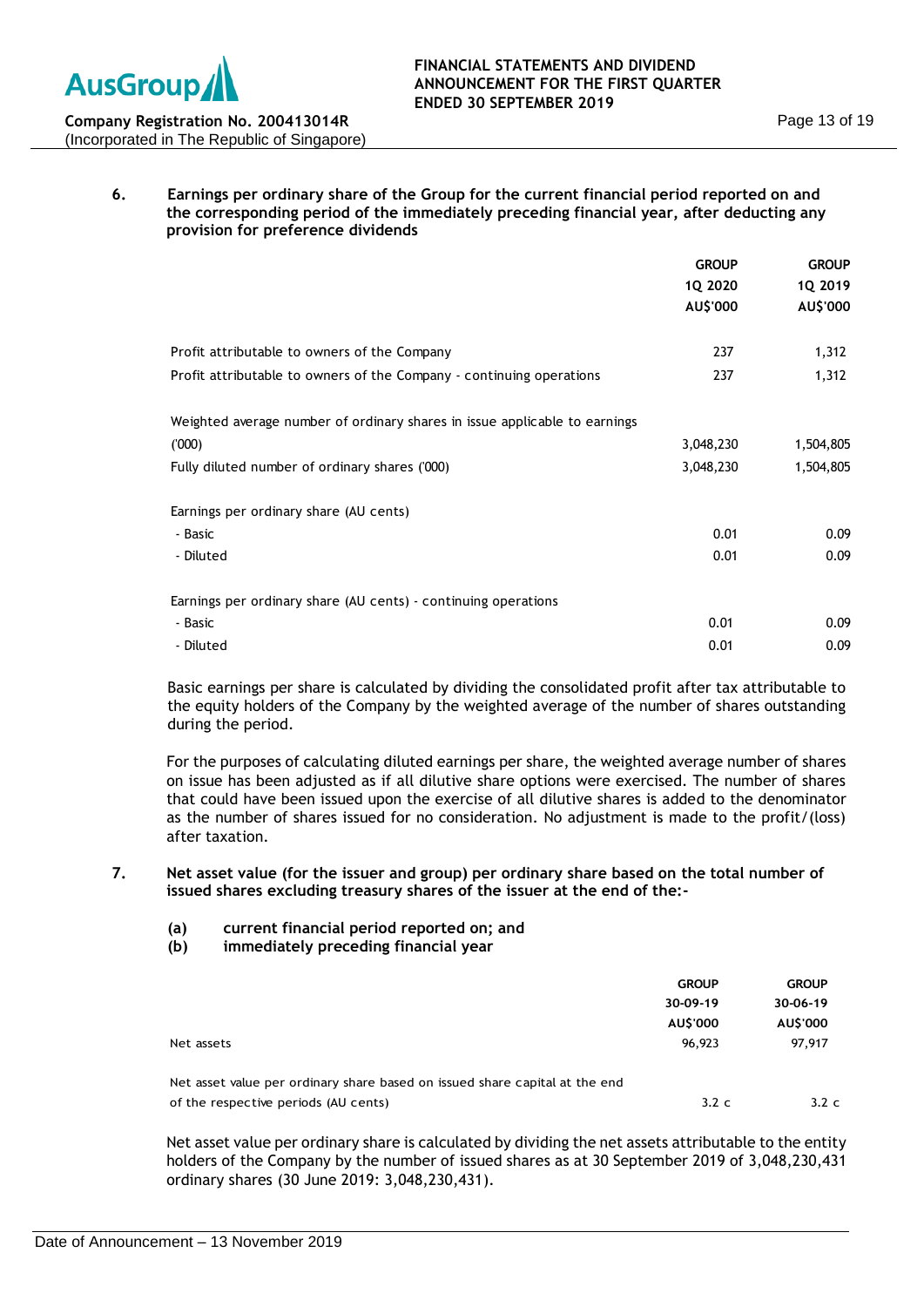- **8. A review of the performance of the Group, to the extent necessary for a reasonable understanding of the group's business. It must include a discussion of the following:-**
	- **(a) any significant factors that affected the turnover, costs, and earnings of the group for the current financial period reported on, including (where applicable) seasonal or cyclical factors; and**
	- **(b) any material factors that affected the cash flow, working capital, assets or liabilities of the group during the current financial period reported on**

## **A Review of Income Statement**

### Continuing operations

Revenue for the first quarter of FY2020 decreased by 19.6% to AU\$69.6m (1Q FY2019: AU\$86.6m) mainly due to the completion of major project work in the previous period.

Cost of sales for the first quarter of FY2020 decreased by 18.8% to AU\$63.7m (1Q FY2019: AU\$78.4m). The reduction in costs of sales was in line with the level of operating activity resulting from the completion of the major projects in the previous period.

Gross profit decreased by 26.8% to AU\$6.0m for the first quarter of FY2020 (1Q FY2019: AU\$8.1m) again due to the drop in activity following the completion of the major projects. Gross profit margin for the first quarter of FY2020 was 8.6%, a decrease of 0.8% compared to Q1 FY2019 reflecting the change to longer term maintenance contracts.

Other operating costs combined with administrative expenses and marketing and distribution expenses decreased in the first quarter of FY2020 by 18.7% on a comparable basis to AU\$4.4m (1Q FY2019: AU\$5.3m).

Finance costs for the first quarter FY2020 were AU\$1.4m, a decrease of 47.6% from Q1 FY2019, mainly as a result of the reduced outstanding balance on external borrowings that was repaid in FY2019 offset by an increase of lease-related interest expenses of AU\$0.3m from the adoption of SFRS(I)16.

For details on income tax, please refer to Section 1(a)(ii)C.

Net profit after tax from continuing activities for Q1 FY2020 was AU\$0.2m, reflecting the reduction in operating activity and overall net profit margins of 0.3% as compared with the result in Q1 FY2019 (1.5%).

### **B Balance Sheet**

### **Assets**

Cash and bank balances decreased by AU\$10.7m to AU\$6.5m at 30 September 2019 (30 June 2019: AU\$17.2m), mainly due to timing delays in cash receipts from current project activities and the purchase of fuel in the quarter.

Trade receivables balance increased by AU\$21.6m since 30 June 2019 to AU\$87.0m at 30 September 2019 due to the diversification of the customer base and extended payment terms for certain customers compared to Q1 FY2019.

Current other receivables and prepayments balance increased by AU\$1.5m to AU\$5.9m at 30 September 2019, mainly as a result of prepayment for the insurance renewal.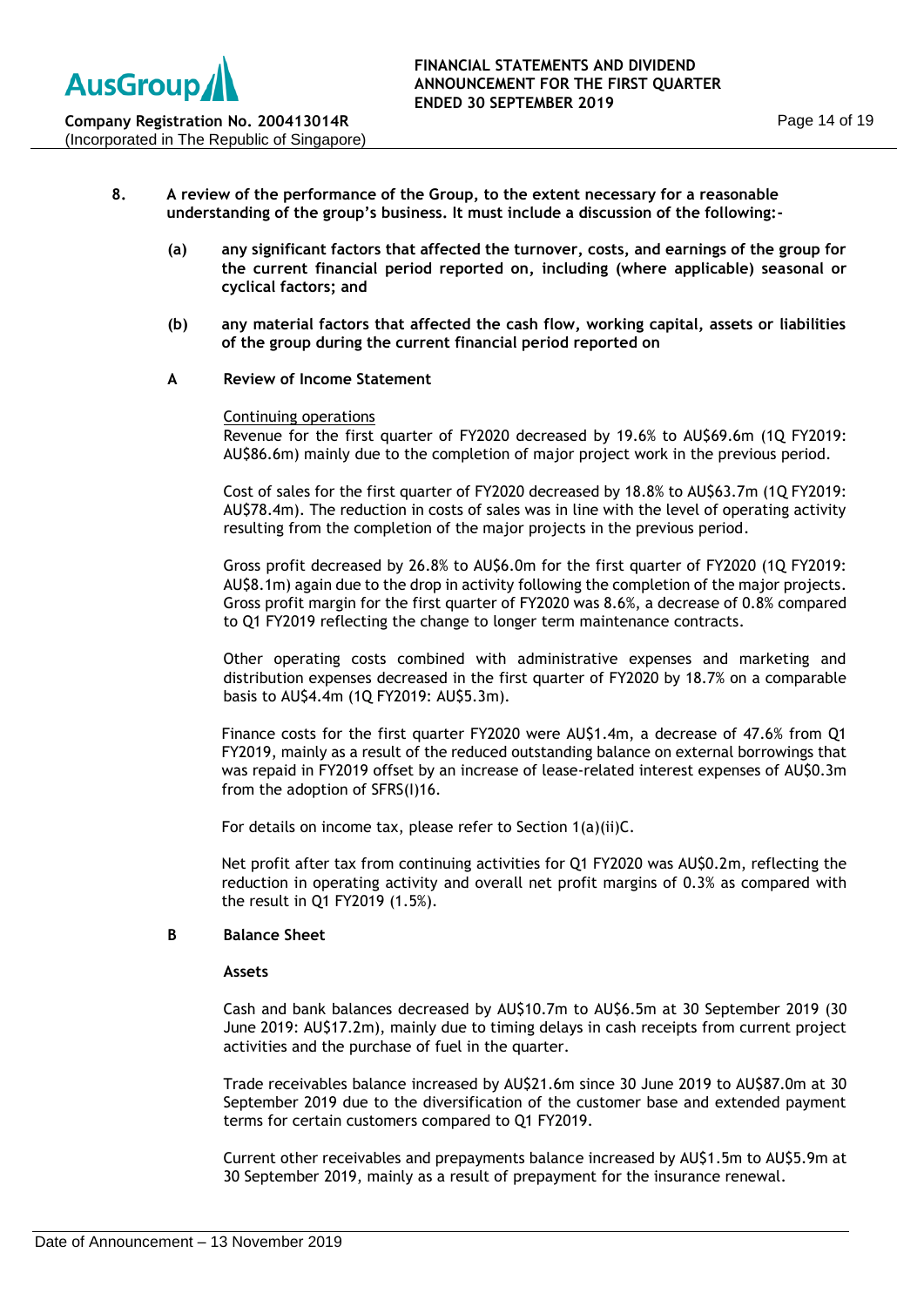Inventories increased by AU\$1.7m since 30 June 2019, with the majority of inventory now related to marine fuel for sale by the NT Port and Marine business. The increase is due to the purchase of fuel during the period.

Non-current assets balance increased AU\$14.2m since 30 June 2019 to AU\$144.4m mainly due to the recognition of right-of-use assets arising from the adoption of SFRS(I) 16 on 1 July 2019.

## **Liabilities**

The trade payables balance decreased by AU\$3.0m since 30 June 2019 to AU\$12.6m at 30 September 2019 in line with the decrease in work on the core projects in the energy and process sectors.

Other payables increased by AU\$13.2m since 30 June 2019 to AU\$36.0m mainly due to timing in the settlement of statutory related liabilities. Current accruals for other liabilities balance mainly consisted of accruals for annual leave, rostered day off, sick leave and current long service leave. The current accrual balance increased by AU\$0.1m from 30 June 2019 to AU\$5.2m at 30 September 2019. Non-current accruals comprised long service leave balance.

Total borrowings increased overall by AU\$4.1m since 30 June 2019 to AU\$79m due to the utilisation of insurance premium funding as well as exchange rate fluctuation.

The Group's has recognised a total of AU\$14.8m of lease liabilities as a result from the adoption of SFRS(I)16 as at 30 September 2019.

As at 30 September 2019, the Group was in a net current asset position of AU\$36.6m and net assets were AU\$96.9m. The Group has sufficient cash resources and banking facilities available to meet the financing needs of its operations.

## **C Review of Statement of Cash Flows**

Operating activities of the Group generated net cash outflows of AU\$13.4m for Q1 FY2020 a decrease from the corresponding quarter on FY2019 mainly due to timing delays on the receipt of project payments, a diversification of the customer base and the completion of major project work in the prior periods.

Net cash inflows of AU\$0.1m occurred from investing activities in Q1 FY2020.

Net cash generated from financing activities was AU\$5.1m, reflecting the inflow of proceeds of AU\$6.3m from insurance funding and the outflow of repayments of borrowings of AU\$3.8m, offset by the release of restricted cash of AU\$2.5m.

As a result of the above activities, the Group recorded a decrease in cash and cash equivalents of AU\$8.2m to AU\$6.2m at 30 September 2019 since Q4 FY2019.

## **9. Where a forecast, or a prospect statement, has been previously disclosed to shareholders, any variance between it and the actual results**

Not applicable.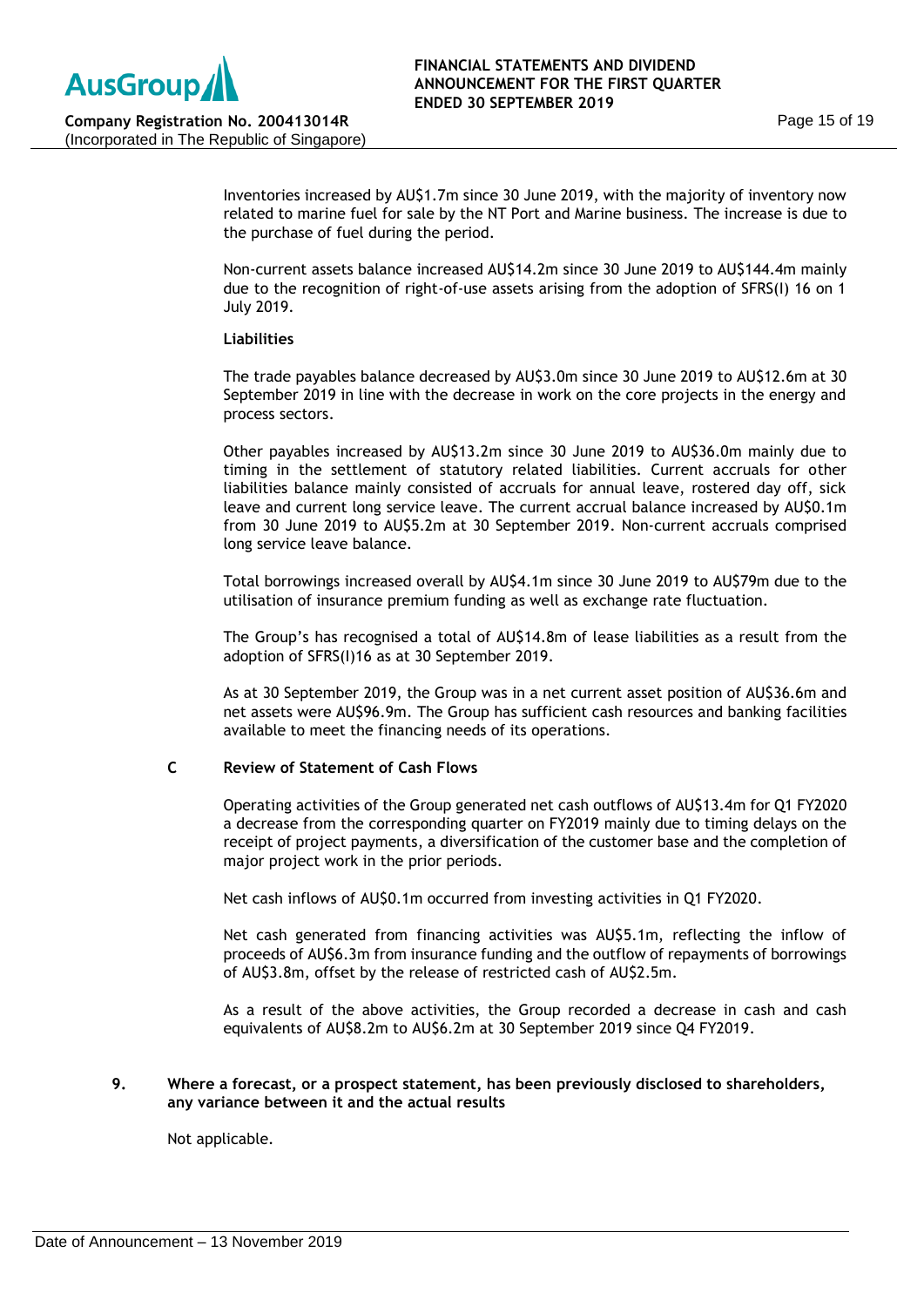(Incorporated in The Republic of Singapore)

## **10. A commentary at the date of the announcement of the significant trends and competitive conditions of the industry in which the group operates and any known factors or events that may affect the group in the next reporting period and the next 12 months**

## **Background Information**

AusGroup offers a range of integrated service solutions to the energy, mining and industrial sectors across Australia and South East Asia. Our diversified service offering supports clients at all stages of their asset development and operational schedule.

Through subsidiaries AGC, MAS and NT Port and Marine, we provide maintenance, construction, access services, commissioning & handover and port & marine services. With over 29 years of experience, we are committed to partnering with our clients to build, maintain and upgrade some of the region's most challenging projects.

### **Our capabilities**

### Maintenance Services

Our maintenance services range from breakdown maintenance to shutdowns and sustaining capital works. Through our in-house capability, we can provide any combination of skills, trades or disciplines on a long or short term basis for shutdowns and campaign maintenance. Our maintenance services include; mechanical, electrical, industrial coatings, insulation, refractory and specialist welding.

### Construction

AusGroup provides focused and specialised construction capabilities including structural, mechanical, piping and installation solutions. We are able to self-perform almost all construction trades, offering efficient interface management and productivity optimisation.

Our construction expertise combines multidisciplinary construction knowledge and a first class health and safety record, to enhance project execution.

### Access Services (referred to as MAS)

Our access services include scaffolding, scaffold engineering and design, rope access, labour supply, scaffolding, stock control, logistics and transportation.

### Fabrication

We provide manufacturing, fabrication and testing of specialist structural, piping and modularisation packages. Our fabrication facilities are strategically located within Perth's high wide load corridor in Kwinana. With an in-house capacity to fabricate up to 30,000 tonnes of steel products per annum, we have manufactured, tested and commissioned some of Western Australia's largest fabricated steel structures.

### Port and Marine Services (referred to as NT Port and Marine)

We offer logistics and marine transportation support services to the oil and gas industry, general marine and defence sectors through our NT Port and Marine business. With locations at Port Melville and East Arm Supply Base located in the Northern Territory, we can provide marine and land fuel, areas for laydown and storage, berthage and accommodation facilities.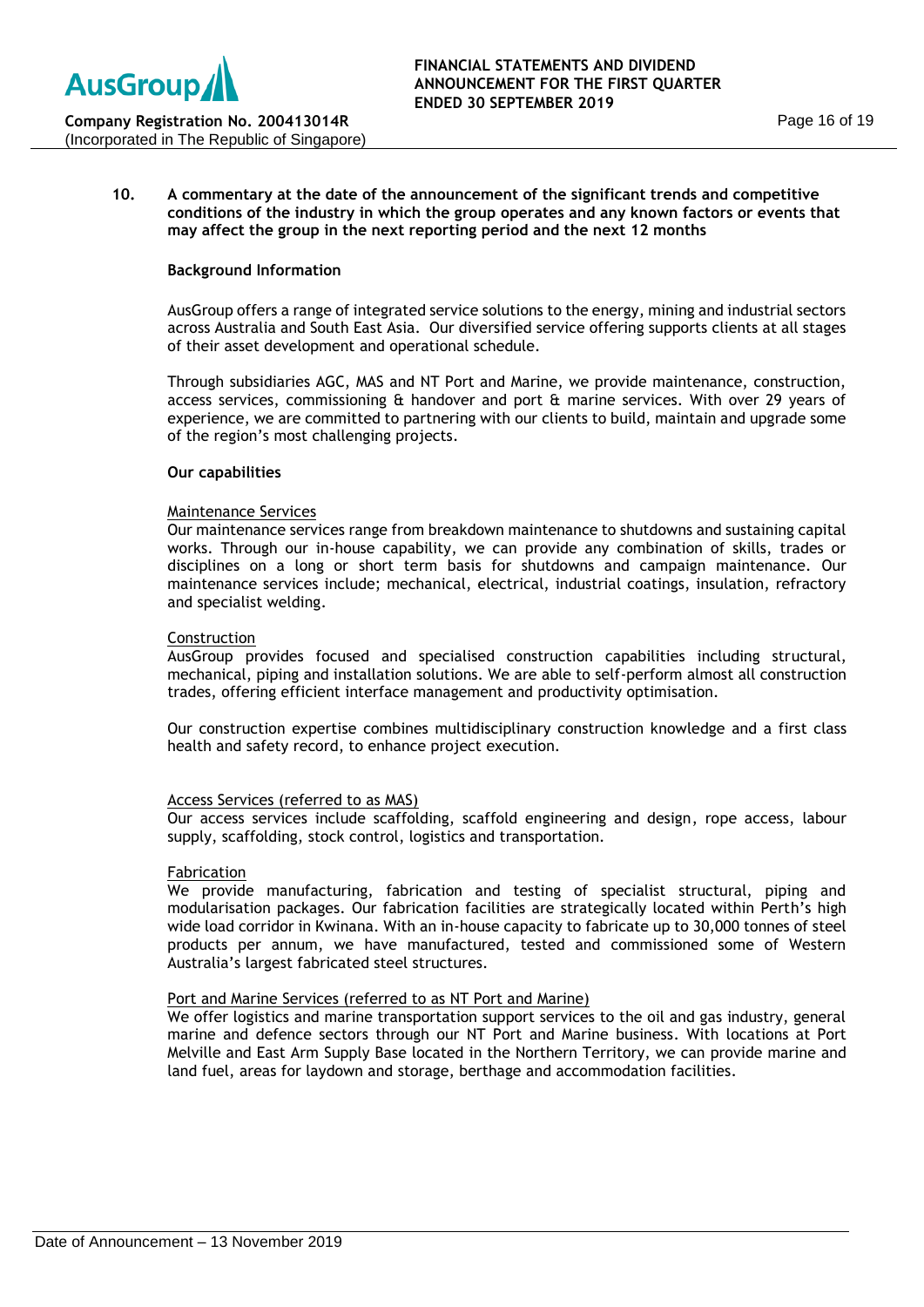## **Significant Trends & Competitive Conditions**

The major trends that are relevant to the industry and the Group:

- Major new LNG construction projects are now completed and these have moved into the production phase, where maintenance services will be required to maintain safe and reliable operations for the next 40+ years, providing long term and sustainable demand for the Group's service offering.
- Significant investment in the Resources sector (Iron Ore, Nickel, Gold, etc) is continuing and the Group is well placed to provide the sector with fabrication services, modularised solutions, SMP, construction, commissioning and integrated asset maintenance services.
- Increasing levels of domestic and international competition have led to continuing margin pressures creating an associated need to implement significant cost reduction initiatives whilst focusing on improving productivity, quality and delivery enhancements.
- The use of technology, productivity and innovative solutions across all aspects of the project(s) life cycle is key to adding value to customers and underpinning long term relationships and delivering predictable outcomes on plan.
- Increased demand for skilled labour is putting upward pressure on wage rates.
- Focus on core strengths, capabilities and efficiency improvements will underpin the profit generation from the Group's service offering.

**Karara Mining Limited ("KML") update**

The Supreme Court of Western Australia has delivered judgement to the legal proceedings between AGC and KML in the Supreme Court of Western Australia on 3 May 2019, dismissing AGC's claims. AGC has lodged an appeal in July 2019 with this matter now progressing through the appeal process.

We will provide a further update to the market in due course.

### **General**

The main priority for the Group in the short term is to focus on our core strengths of providing multi-disciplinary services of mechanical, scaffolding, insulation, refractory and fabrication services in addition to increasing the NT Port and Marine operations as this business migrates from a commercialisation phase to providing core services in the fuel sale market and the woodchip market.

Following the completion of the rights issue and share placement of S\$46.4m in FY2019, additional debt to equity conversions and the extension to the maturity of the Notes by four years and the Shareholder loan by five years to 3 December 2022 and 31 October 2023 respectively, these major debt repayments are no longer due payable within one year. At 30 September 2019 the only debt due to be repaid in FY2020 is AU\$9.7 million (DBS of \$5.9m and insurance funding of \$3.8m). Accordingly the short term focus on the Group's cashflow to meet short term debts has been substantially addressed as the Group has rescheduled the majority of its borrowings to longer term (non-current) tenure during the year. The Group is focused on options to reduce debt further prior to the new maturity dates in 2022 and 2023 and bolster working capital to support the expansion of services to its clients.

The forward pipeline is increasing, with core projects expected to grow in scale and complexity to provide opportunities for organic growth in the energy and process sectors.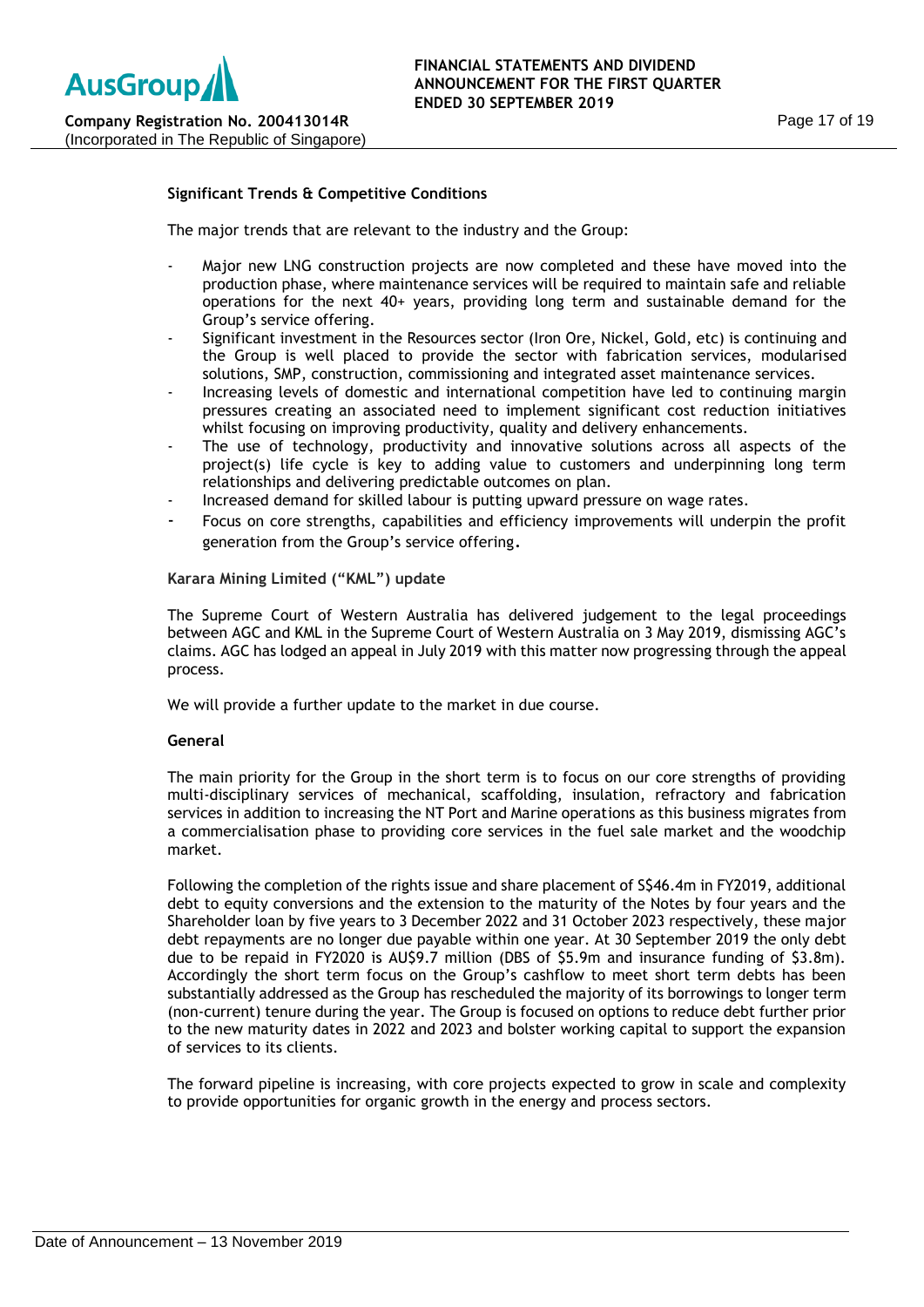

## **11. Dividend**

*(a) Current Financial Period Reported On* Any dividend declared for the current financial period reported on? None.

*(b) Corresponding Period of the Immediately Preceding Financial Year* Any dividend declared for the corresponding period of the immediately preceding financial year? None.

*(c) Date payable* Not applicable.

**(***d) Books closure date* Not applicable.

**12. If no dividend has been declared/recommended, a statement to that effect** None due to the working capital requirements of the Group.

### **13. IPT Mandate**

There were no IPT transactions for the period.

## **14. Negative Assurance pursuant to Rule 705 (5) of the Listing Manual.**

To the best of our knowledge, nothing has come to the attention of the board of directors which may render the interim financial statements to be false or misleading in any material aspect.

## **15. Confirmation that the issuer has procured undertakings from all of its directors and executive officers (in the format set out in Appendix 7.7) under Rule 720(1).**

The Company hereby confirms that it has procured undertakings from all of its directors and executive officers under Rule 720(1) of the Listing Manual.